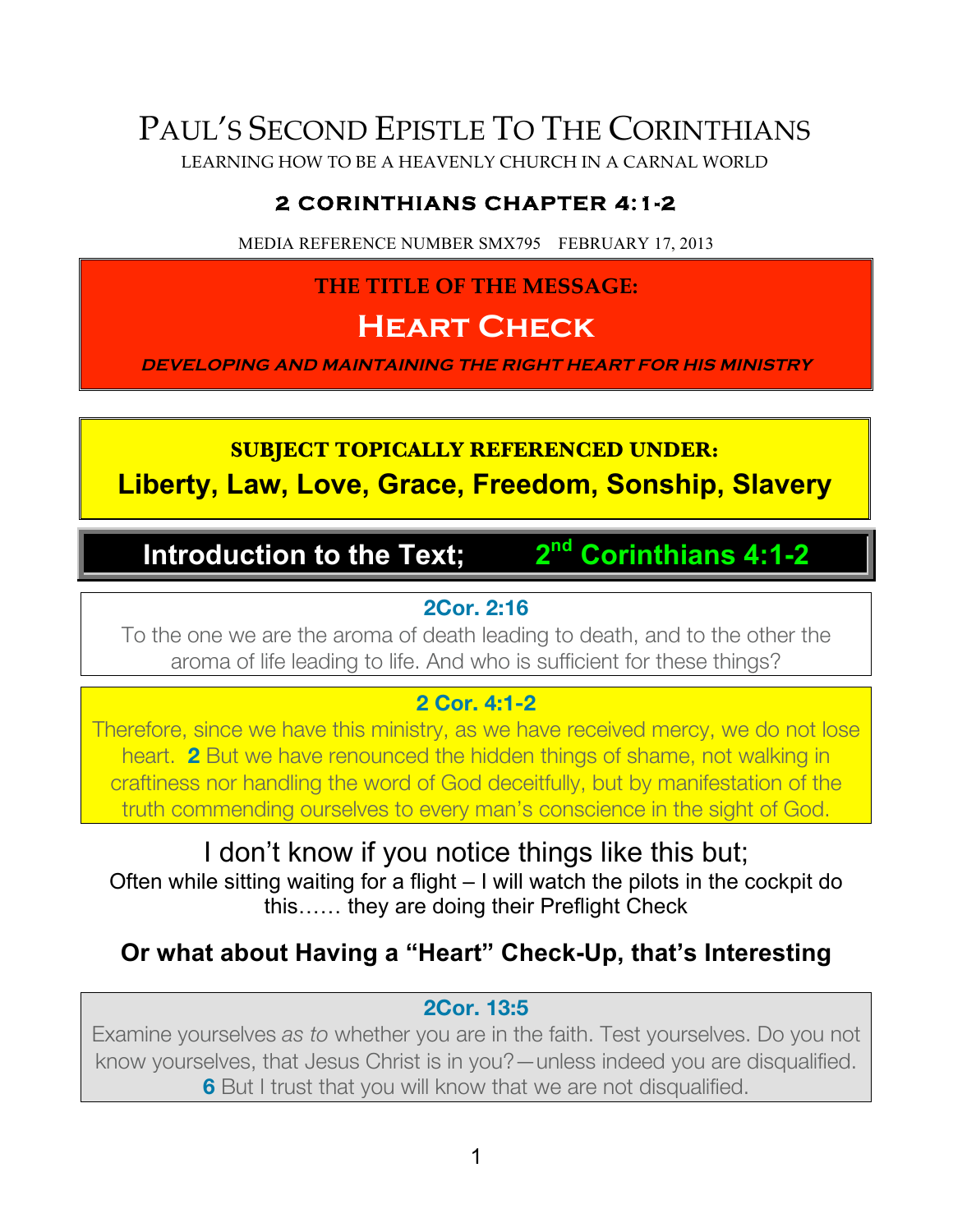## **Heart Check**

## **1.) The Experience v. 1**

## **1a.) Have you encountered it ? v. 1a**



**2 Cor. 4:1**

Therefore, since we have this ministry,

The "Therefore" Here

Is a directional indicator – meaning, everything that's been said to this point.

## The Greek New Testament Here Says; Since we have this **"KIND"** of ministry.

Meaning there is no other like it. It is totally unique, and one of a kind and based upon **"The Therefore"** = The Letter of the Law vs. The Spirit of Grace.

My dear friends in the faith, we have been given something that no man can estimate or place a value on – it is far beyond our right or ability in our humanity to judge or criticize.

## **An Alien Message to This World**

It is in fact not of this world. – it is absolutely and completely alien to our fallen human nature. - - It Is The Gospel of God.

#### **Sneaking Ahead a Moment**

**2Cor. 4:7** But we have this treasure in earthen vessels,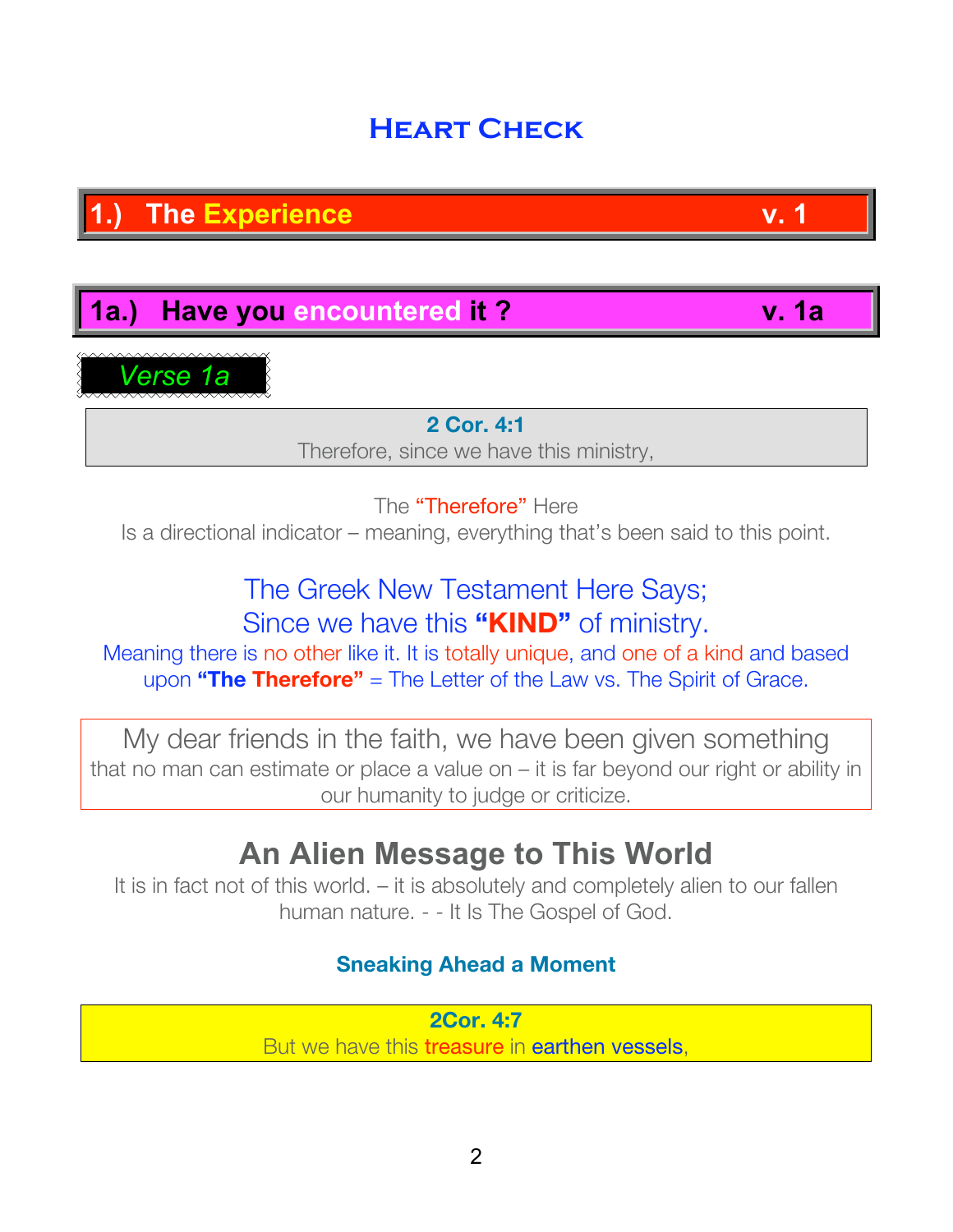## **This "Treasure"**

#### **Is that which is of infinite worth. something so priceless that there is no possible consideration given to purchase it.**

What is implied here is that the real Christian has within them the power, the answer, the ways and means for a new life.

The power to Restore, Redeem, Re-Create, Re-Make.

(don't you want to go back and undo some things? don't you want to go back and change some things?

Branding / Packaging / Labeling / Promoting

#### **The "Earthen Vessel" of Our Humble, Fragile Human Bodies**

#### **1 Cor. 12:13**

For by one (Holy) Spirit we were all baptized into one body (Church)—whether Jews or Greeks, whether slaves or free—and have all been made to drink into one (Holy) Spirit.

### **The Holy Spirit is Almighty God**

And at the moment of Faith – when you & I as individuals put our faith, hope and trust in Jesus Christ – The Spirit of God moves inside of us to live.

### **At that very moment –**

the very Act of being Born Again, being Born Anew happens

#### **John 20:21-22**

So Jesus said to them again, "Peace to you! As the Father has sent Me, I also send you." **22** And when He had said this, He breathed on *them,* and said to them, "Receive the Holy Spirit.

This eternal, heavenly DNA is coursing in the veins of the heaven-born Christian and it's designed to be transfused into other humans.

#### **Eph. 1:12-14**

**:12** That we who first **trusted** in Christ should be to the praise of His glory. **:13** In Him you also **trusted**, after you heard the word of truth, **the gospel of your salvation;** in whom also, having **believed**, you were **sealed with the Holy Spirit of promise, 14** who is the **guarantee** *(down-payment)* of our inheritance until the redemption of the purchased possession, to the praise of His glory.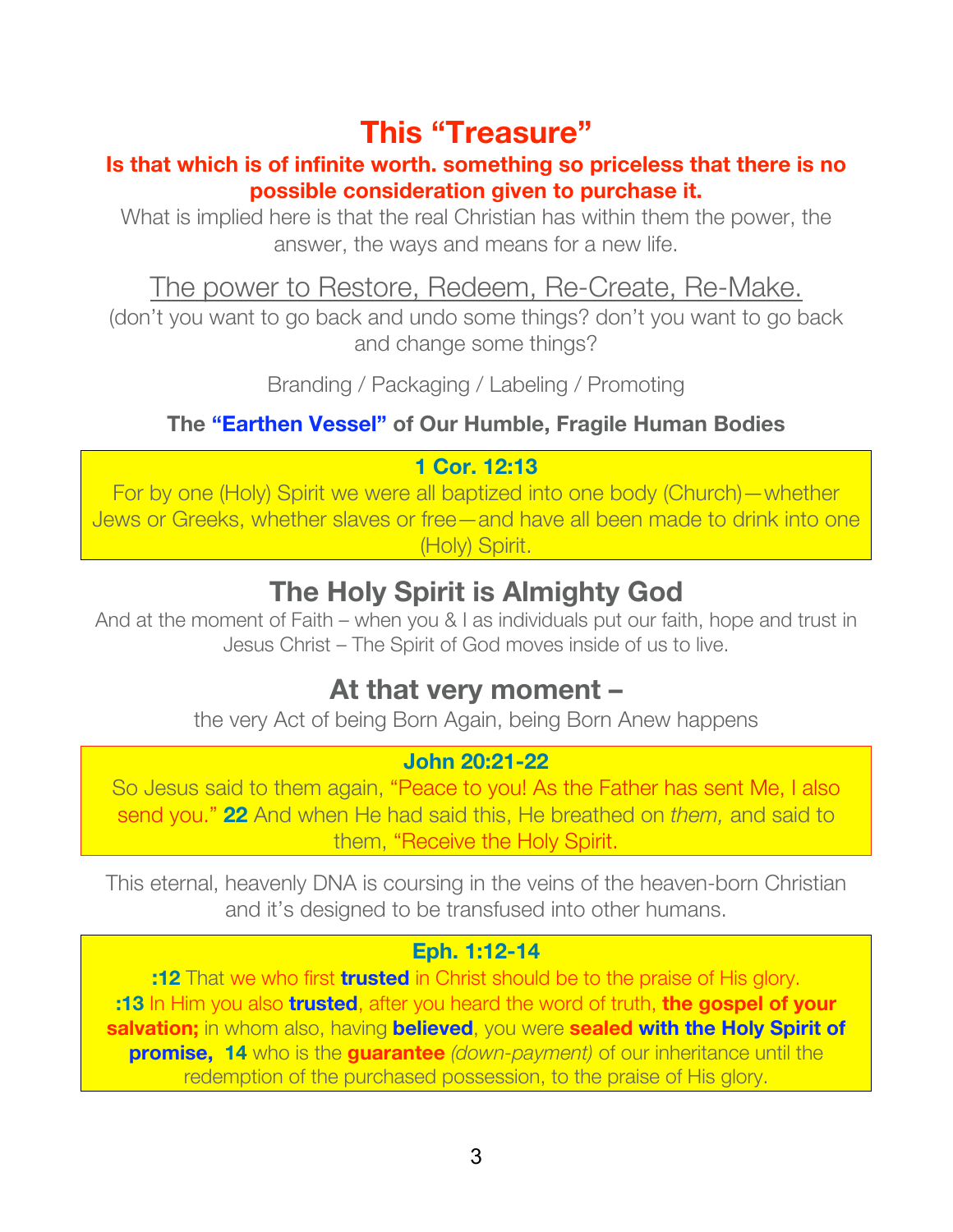

## "Since We Have This Ministry." What **Ministry** is Paul Talking About?

Ministry **διακονία** diakonia, dee-ak-on-ee´-ah; our attending to Jesus. To service or aid. To teach, to guide, to steer, to direct, to serve. To relieve.

Meaning to Attend or Serve Jesus Christ = The Ministry. "I have no problem serving Jesus, it's people that drive me nuts."

The Ministry That Jesus Christ Has Given Us Who Believe is Not That We Must Do, Do, Do But It's That He Has Done, Done, Done. It's Not Earn It but Receive It.

## **The Experience**

## **1b.) Have you understood it ? v. 1b**

*Verse 1b*

**2 Cor. 4:1**

as we have received **mercy** *(divine compassion),* we do not **lose heart**.

*This is encouraging to me and I hope it is to you.*

## **THEREFORE**, This "**KIND**" of ministry is ours because and only because God is **MERCIFUL** by both saving us and using us.

as we have received **mercy** so distribute it to others by sharing with them the Good News.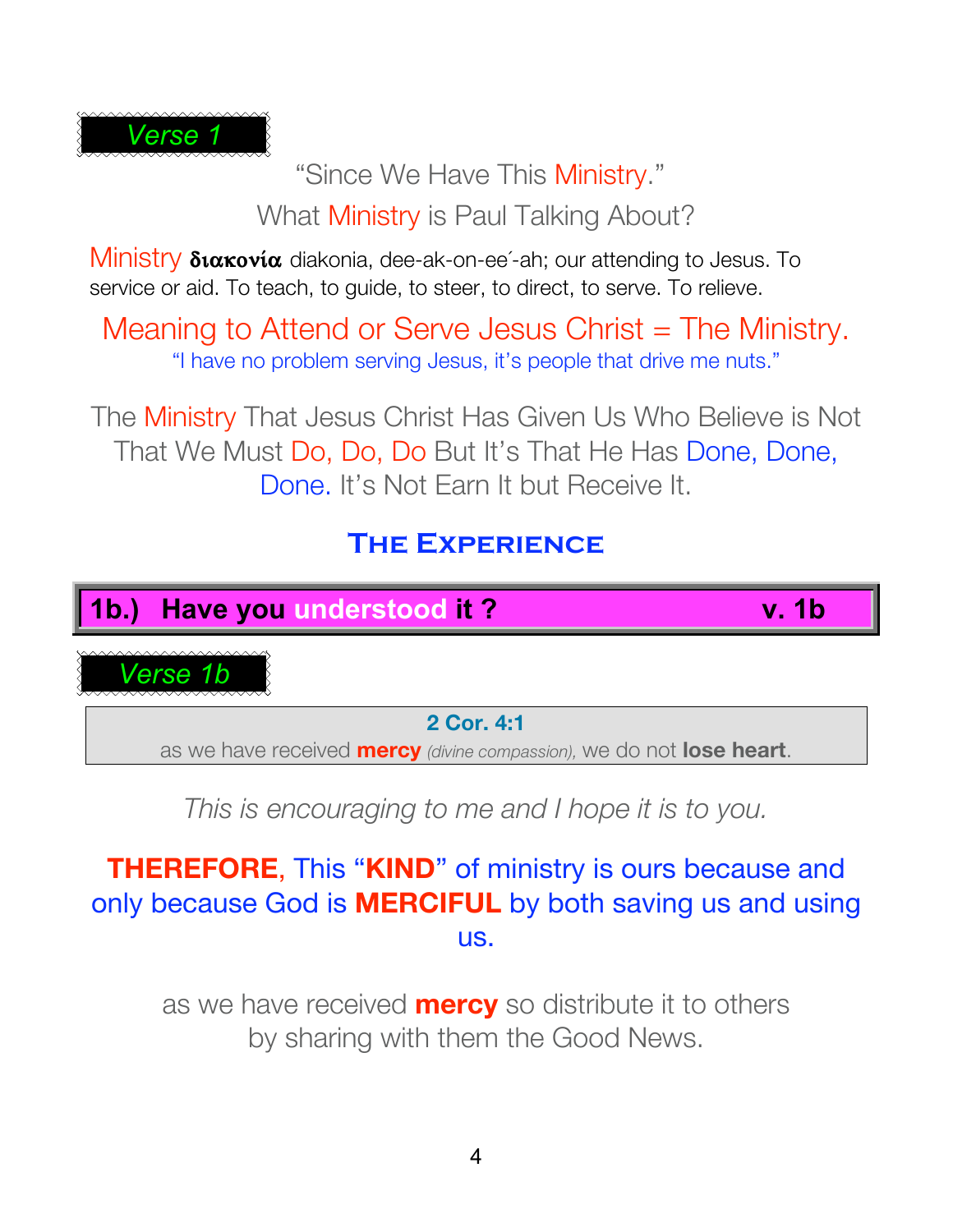## You cannot give away what you do not have.

**Matt. 10:7-8**

And as you go, preach, saying, "The kingdom of heaven is at hand.' **8** Heal the sick, cleanse the lepers, raise the dead, cast out demons. Freely you have received, freely give.

## Paul had the Right Attitude about Serving Others;

He understood that "working for Jesus" was the most wonderful and meaningful use of his body, soul, and spirit.

The more you allow yourself to be exposed to His glory the greater effect His glory has upon your life. discouragement, disappointment, depression = quitting - - all evaporate when exposed to the brilliance of "This Ministry"

#### **Ask Yourself – "is there something boiling out of me for God?"**

What has happened to us since becoming a Christian is now the catalyst for what we do with our lives – that "doing" is our ministry life.

### **Beware of the "Social Justice" hype & movement. Why?**

because I'm a Christian. - Let me explain. For 2,000 years my Bible has instructed me to reach out to others that are hurting and to do that *in Jesus' name.*

#### **Gal. 6:10**

Therefore, as we have opportunity, let us **do good to all** *(people)* especially to those who are of the household of faith. *(Christians)*

#### **2 Cor. 4:1**

as we have received **mercy** *(divine compassion),* we do not lose heart.

#### **Gal. 6:9**

And let us not grow weary while **doing good**, for in due season we shall reap if we do not lose heart.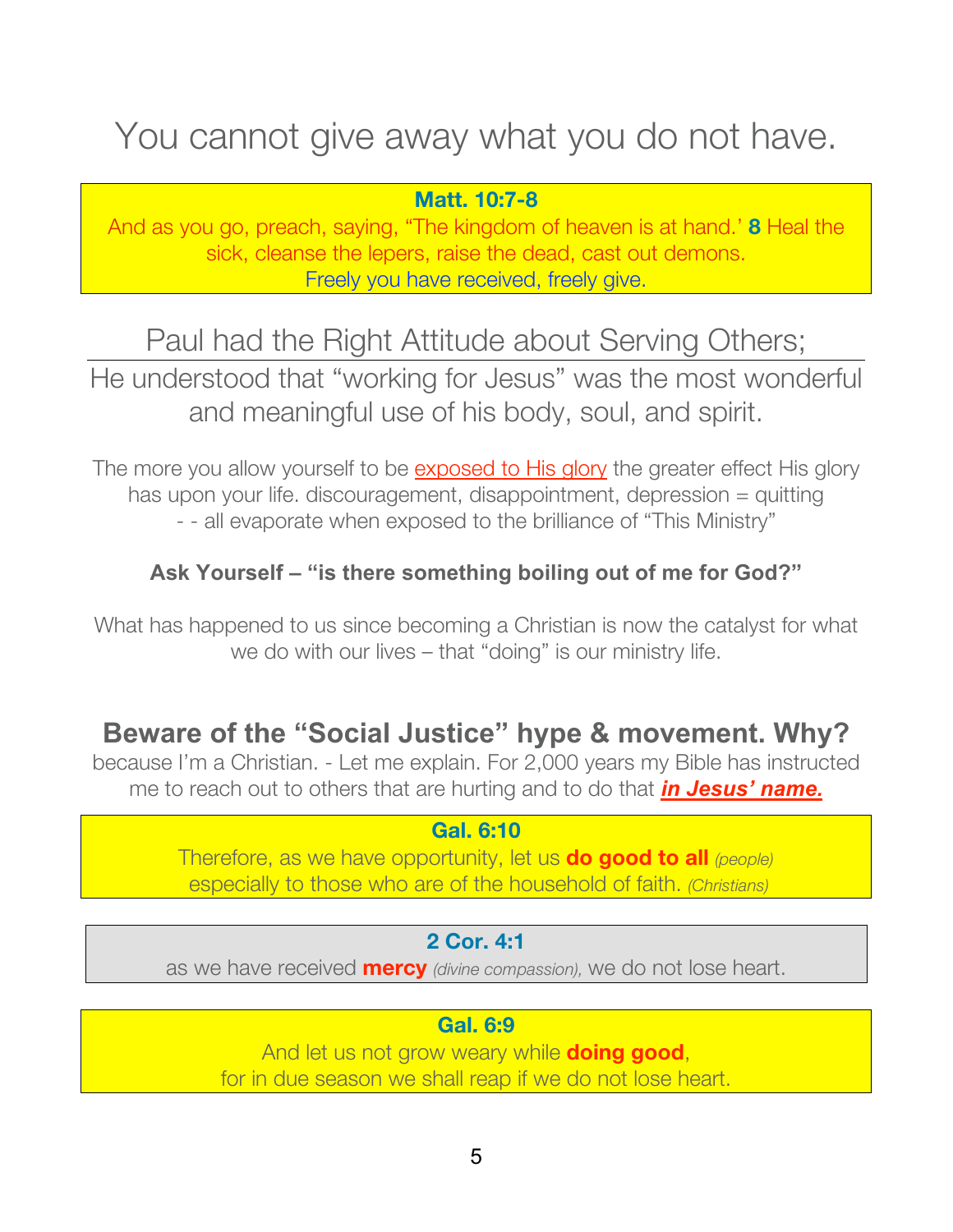### **Heart Check**

**2.) The Motive v. 2a**

**2 Cor. 4:2a**

**2:** But we have renounced the hidden things of shame, not walking in craftiness nor handling the word of God deceitfully,

If the Apostle Paul had a **secret weapon** it would be this; *that he refused to let himself get discouraged or despondent.*

**"I wanna know How he did that – what was his trick. What drug or medication did he use? – verse 2 is it.**

## **THE MOTIVE**

### **2a.) Is there a transformation ? v. 2a**

*Verse 2a*

**2 Cor. 4:2**

**2** But **we** have (1) **renounced** the **hidden things of shame**,

So what was the Result of the "Transformation" ?

### He "refused, denied, wouldn't allow" himself to go there because he could, did – renounce the past.

This is Great – The "we" here are all true believers in the Lord Jesus Christ. Who are they? – they are the ones who have **"renounced** the **hidden things of shame"**

## **we** (I Paul) **have renounced = pre-flight check**

renouncedαπειπόμην apeipomen, ap-i-pom<sup>-</sup>-ane;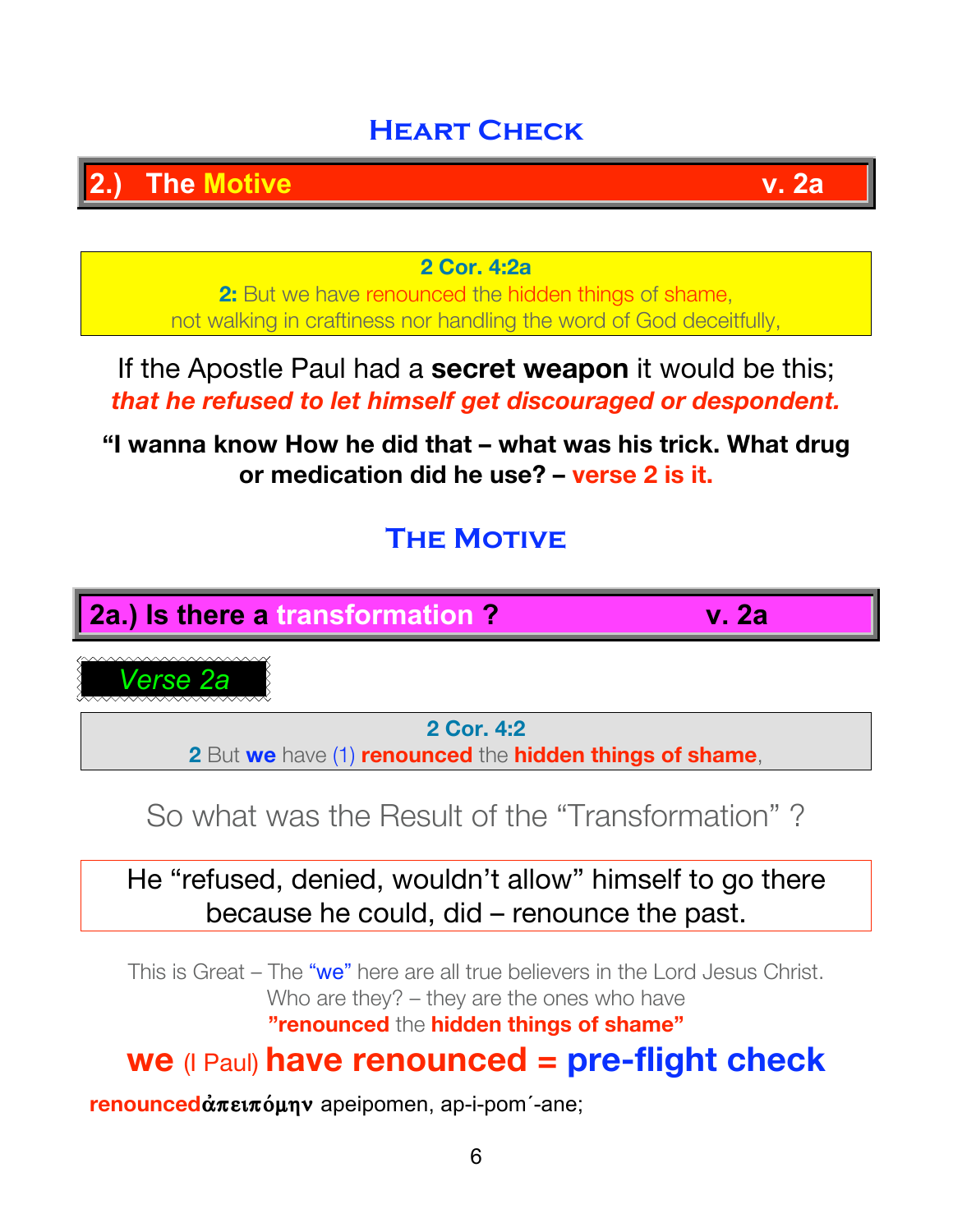to stay-off or to push away from. to ward off. to resist, deny, reject, disavow, shun.

**Hidden κρυπτός kruptos**, kroop-tos<sup>'</sup>; something concealed. Something held in the dark or kept private. That thing hidden from others but not from God.

**Shame** *α***iσχύνη aischune**, ahee-skhoo´-nay. That which causes embarrassment. causing disgrace. being made known to all in a public way.

The Christian is to be a godly man or woman whose life supports the message preached. Changed lives produce changed lives. Sheep reproduce other sheep, Christians make other Christians.

## **we** (I Paul) **have renounced = pre-flight check**

What Could Those Hidden Things of Shame Be ? we don't have to guess, we know.

You have some homework today. Take the time to look at the list of things that can snare us and hook us and trip us up – then avoid them at all costs. Galatians 5, Ephesians 5, 1Corinth.6, Rev.22 = John 3:15-19

There are the "Acceptable Sins" that We Can Allow. A self-serving agenda. Our own private plans. Personal attention.

#### **Eph. 3:31-31**

**31** Let all bitterness, wrath, anger, clamor, and evil speaking be put away from you, with all malice. **32** And be kind to one another, tenderhearted, forgiving one another, even as God in Christ forgave you.

### **The Motive**

**2b.) Is there a reverence ? v. 2b**

*Verse 2b*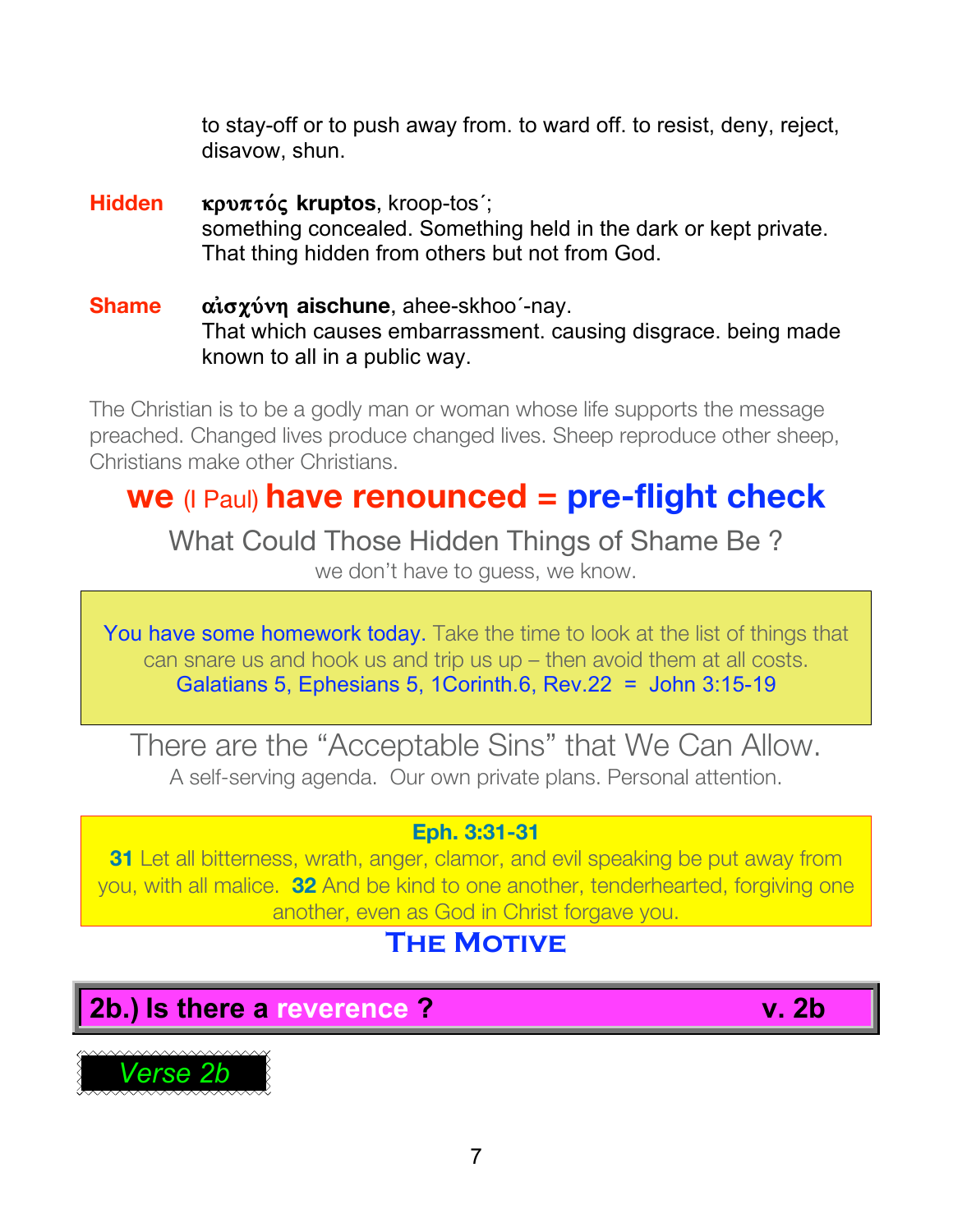#### **2 Cor. 4:2** (2) not walking in **craftiness**

#### serving or preaching or ministering for earthly returns "pay".

Hey pastor Jack - dude the economy is bad. I lost my job. No one's hiring… I'll sign up for the ministry. I'll become a pastor. I can pick up a few bucks marrying people – counseling – burying people

This "Craftiness" is Profiteering off the Gospel.

I know it is possible to preach the gospel and to say things that are perfectly true, and yet the life that is behind the preaching can be contrary to the message preached. In a case like that there will be no real power. The power of the Word is seen when a man or woman is walking with God in communion with the Holy Spirit. – H.A. Ironside

### **THE MOTIVE**

**2c.) Is there an authenticity ? v. 2**

*Verse 2*

**2 Cor. 4:2**

nor handling the Word of God **deceitfully**,

using the Word of God, the Bible to exalt yourself. No Better Ministry Motive Than John the Baptist's

**John 3:29b-30**

Therefore this joy of mine is fulfilled. **30** He must increase, but I *must* decrease.

## A Beautiful Example in Malachi

#### **Malachi 3:16**

Then those who feared the LORD spoke to one another, And the LORD listened and heard *them;* So a book of remembrance was written before Him For those who fear the LORD And who meditate on His name.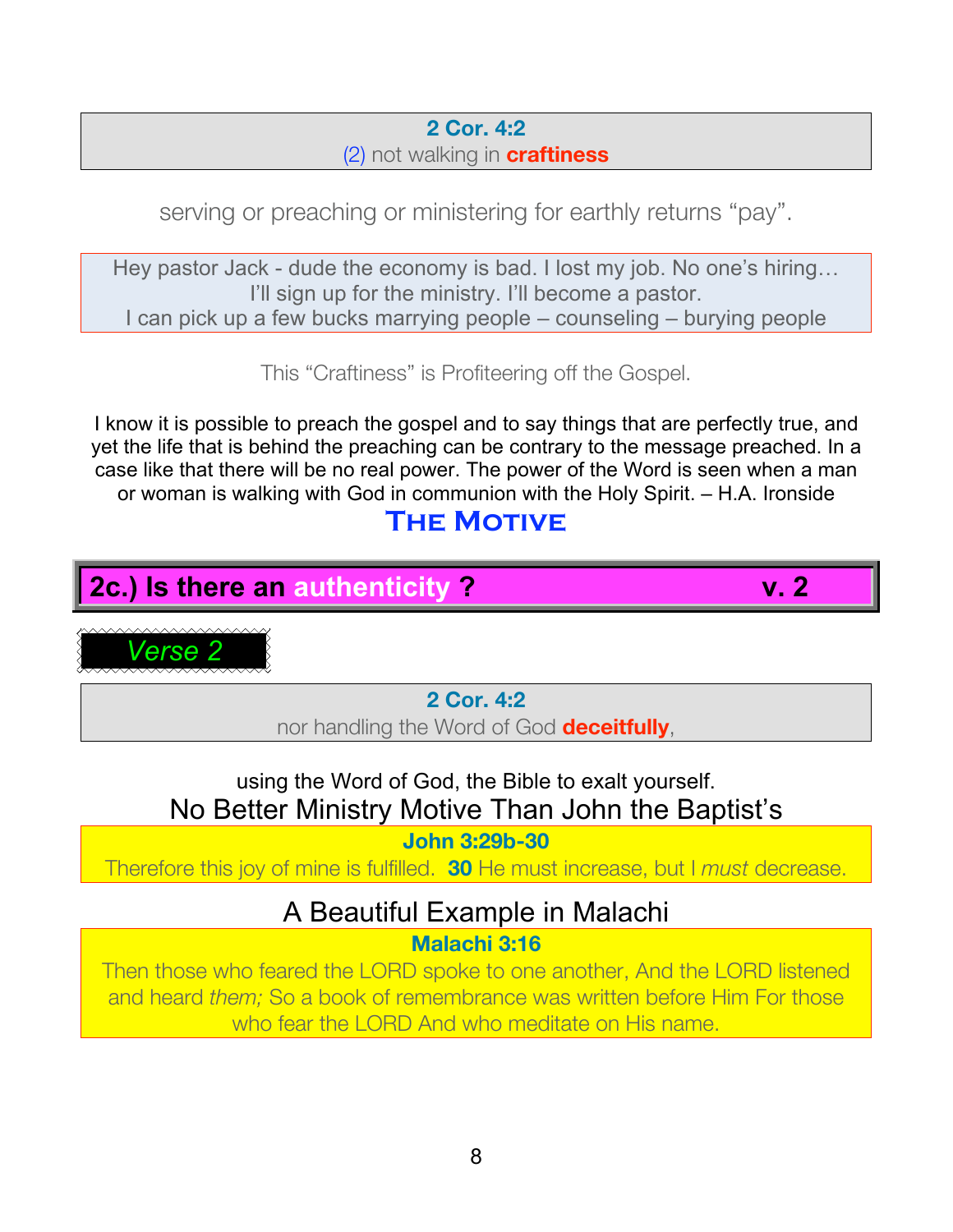#### **1Timothy 3:15b**

*I write* so that you may know how you ought to conduct yourself in the house of God, which is the church of the living God, the pillar and ground of the truth.

## **Heart Check**

## **3.) The Truth v. 2b**

**2 Cor. 4:2** (4) but by **manifestation** of the truth

**commending** ourselves to every man's conscience in the sight of God.

## **3a.) Do I possess it ? v. 2**

**2 Cor. 4:2** but by **manifestation** of **the truth**

We have the truth – no apologies given

That is "truth is the most exciting thing possible" Paul was confident in presenting the truth. He refused to traffic in the deceitfulness of lies and spin.

#### **Are You Like This?**

That when you either experience something that is really cool or fun or rewarding – you tell others about it? In sales, **THE RULE IS STILL TRUE – BY WORD OF MOUTH.**

#### **Rom. 1:16**

For I am not ashamed of the gospel of Christ, for it is the power of God to salvation for everyone who believes,

It's the Boldness that Grows Out of the Confidence of The Scriptures.

## *Verse 2*